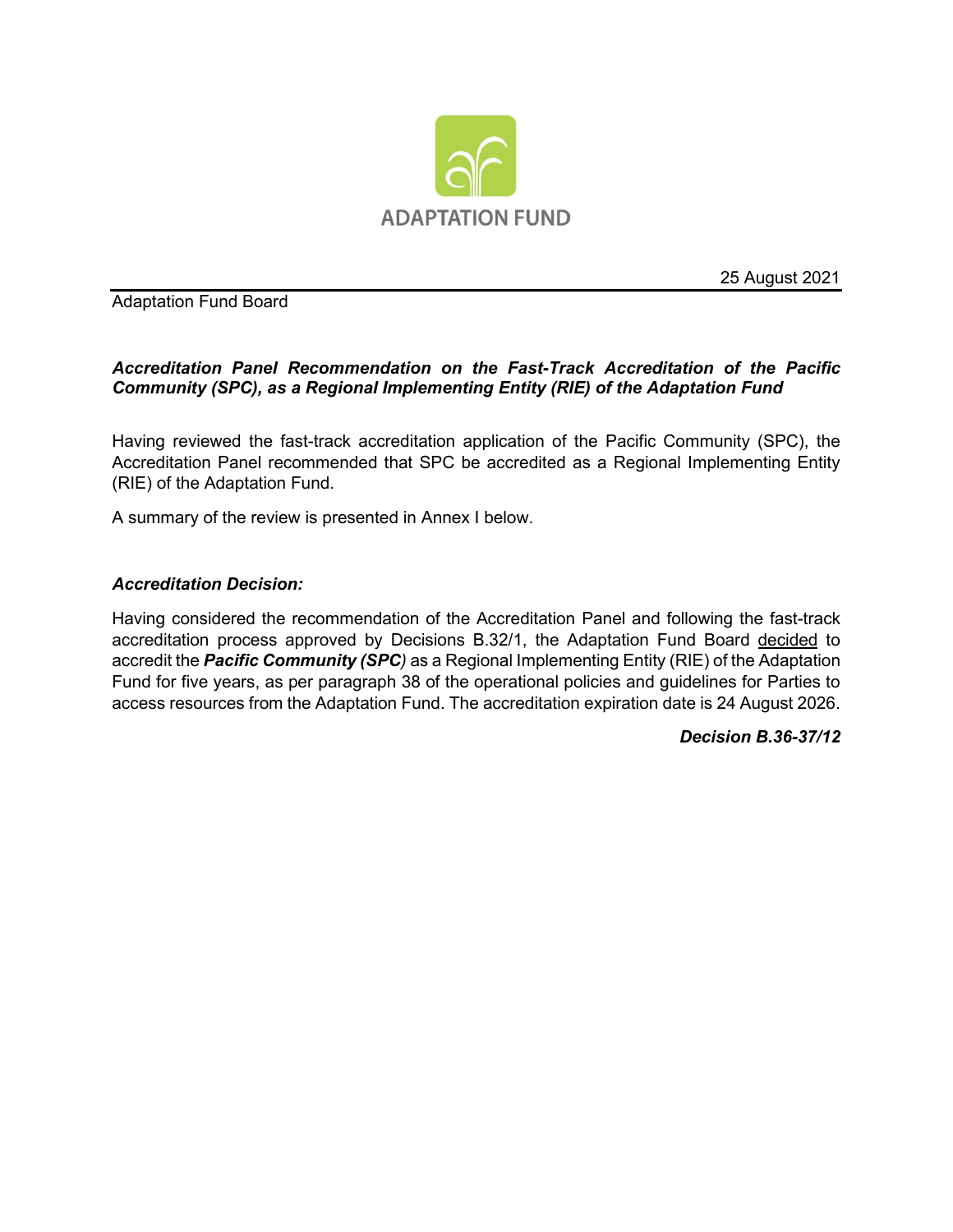# **ANNEX I: REPORT OF THE ACCREDITATION PANEL ON AN ASSESSMENT OF THE PACIFIC COMMUNITY (SPC) FOR FAST TRACK ACCREDITATION AS A REGIONAL IMPLEMENTING ENTITY (RIE) OF THE ADAPTATION FUND (AF)**

### **Background**

The Pacific Community (SPC), derived from its original name of South Pacific Commission is a regional entity serving as the principal scientific and technical organization supporting development in the Pacific region. It was established by international agreement in 1947 and is owned and governed by its 26 members, including all 22 Pacific island countries and territories. The SPC Secretariat is headquartered in Nouméa, New Caledonia, and it has regional offices in Suva, Fiji; Pohnpei, Federated States of Micronesia, and Port Vila, Vanuatu, and field staff in other Pacific locations.

SPC has worked across a spectrum of activities, such as capacity-building, project implementation, policy, research and demonstrative actions and has developed a track record in financing climate change related projects. It is funded from assessed contributions and host country grants (core funding) from members and additional voluntary contributions for project and program funding from members and other resource providers. Total income for 2020 was approximately EUR77 million.

SPC's governing body is the Conference of the Pacific Community, which is charged with establishing the high-level, strategic orientation of the organisation. It meets every two years at the ministerial level. In years when the Conference does not meet, the Committee of Representatives of Governments and Administrations (CRGA) is empowered to make decisions on governance issues. CRGA also has three sub-committees that report to it: the Sub-committee on the implementation of the Strategic Plan, the Pacific Board for Educational Quality and the Audit and Risk Committee. The Director-General is the Chief Executive Officer, appointed by the Conference with full responsibility and authority to lead and manage SPC.

SPC received Green Climate Fund (GCF) accreditation with conditions in February 2019. All except one GCF-specific condition have since been assessed by the GCF Accreditation Panel as fulfilled and closed. Related information was taken into account in the AF Accreditation Panel's review of relevant criteria.

As per [Board Decision B.36/37](https://www.adaptation-fund.org/wp-content/uploads/2021/06/AFB.B.36.10-Report-of-the-thirty-sixth-meeting-of-AFB-4-1.pdf) on classification of IE applicants as regional implementing entities as well as [document AFB/EFC.27/11](https://www.adaptation-fund.org/document/classification-of-implementing-entity-applicants-as-regional-implementing-entities-ries/) and its Annex I, SPC submitted its "certified selfassessment" before starting the accreditation process as an RIE applicant. Following the review process for the determination of IE applicant's eligibility to pursue accreditation as an RIE as set out in document AFB/EFC.27/11, SPC was found eligible to apply as an RIE applicant. SPC is the first case in which the self-assessment process for the determination of the applicant's eligibility to pursue accreditation as an RIE applicant is applied. SPC accreditation review process was completed within less than six months, much faster than the average time for other accreditation applications. SPC eligibility to applying as an RIE will be included as part of the report on the results of the certified self-assessment review process in the AP 36<sup>th</sup> Meeting Report to be presented to the Board at its  $37<sup>th</sup>$  meeting.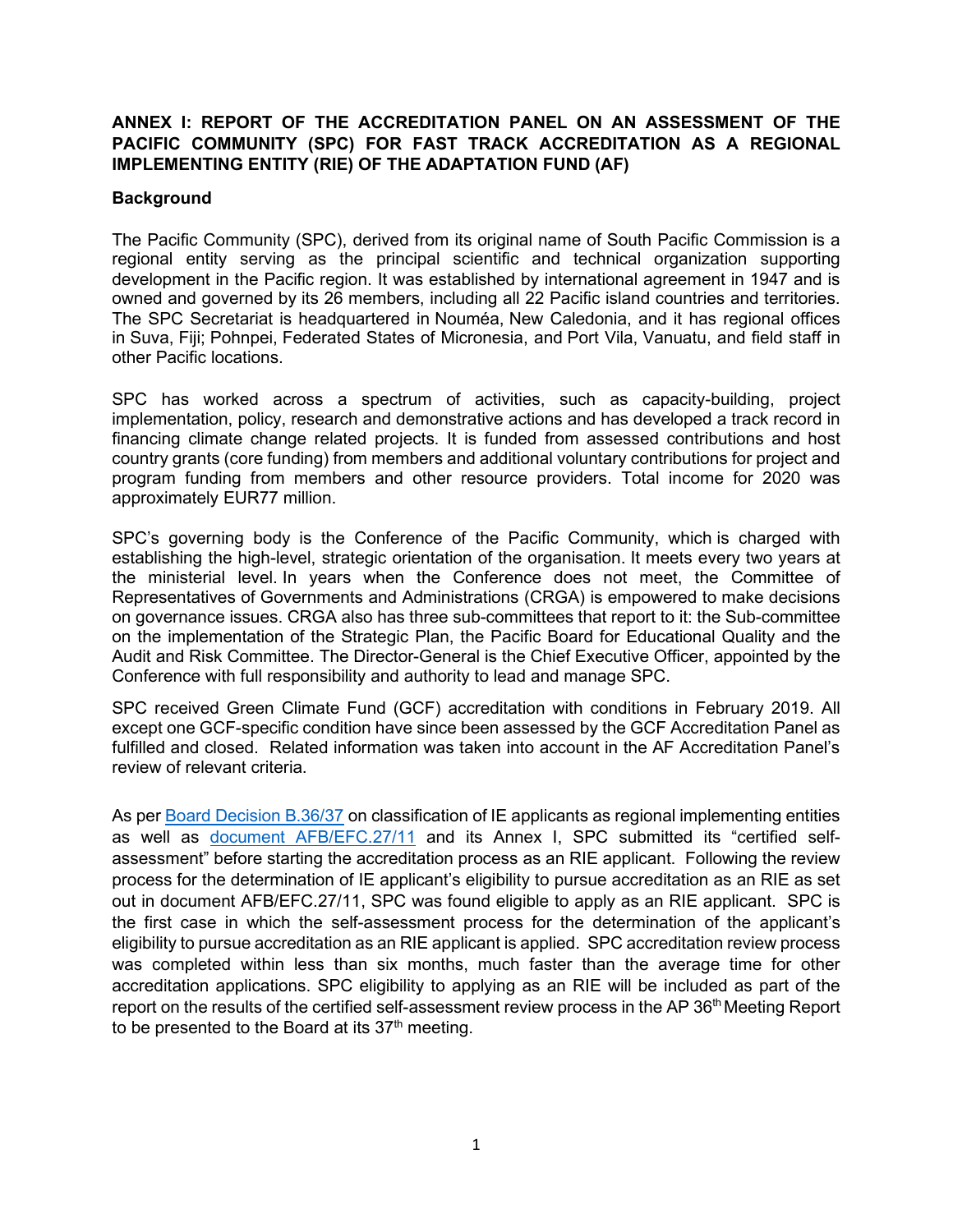### **Assessment against the fast track accreditation criteria**

The assessment of SPC's application for accreditation by the Adaptation Fund has been in accordance with the Fast Track Accreditation (FTA) process for implementing entities that had been accredited by the Green Climate Fund (GCF) pursuant to EB Decisions B.32/1 dated 12 October 2018. It also includes an assessment of the Fund's Accreditation Standards Related to Anti-Money-Laundering/Countering the Financing of Terrorism pursuant to Board Decision B.32/36. The assessment therefore focused on the following criteria:

- **The Fiduciary Standard related to the legal status –** SPC is established with its own legal personality under an international agreement, the Canberra Agreement, to which all members have acceded. This grants SPC legal recognition in its member states and territories and SPC provided evidence of its capacity to directly enter into agreements with international organizations, to receive funds directly and to engage in legal actions as a plaintiff or a defendant with privileges and immunities granted under the Canberra Agreement.
- **Policies and procedures related to anti-money-laundering/countering the financing of the terrorism (AML-CFT) on disbursements, procurement, breaches of financing laws, and necessary investigation activities** – SPC has adopted and begun implementing an AML-CFT Policy which provides for risk-based preventive controls at procurement and disbursement phases, and a framework for responding when suspicious transactions are detected. The AML-CFT checks under the procurement policy also apply to the selection of implementing partners and grant recipients. SPC provided information on how the Know Your Customer policies are implemented through procurement steps and templates.
- **Policies and Framework to deal with financial mismanagement and other forms of malpractice –** SPC's Manual of Staff Policies and its earlier Managing Fraud and Corruption Policy affirm a policy of zero tolerance for fraud or other prohibited practices applying to both staff and third parties engaged in SPC-funded and supported activities. SPC has processes to ensure new and existing staff, contractors, implementing partners and grantees are aware of the policy and consequences for violations. This is supported by policies for investigating allegations and disciplinary or sanctioning actions in the event of violations being confirmed.

SPC has a suite of mutually reinforcing policies to prevent, detect and respond to incidents of fraud and financial mismanagement. This includes a Staff Code of Conduct, the Financial Regulations, Procurement Policy and Grants and Sub-Delegation Policy. It maintains an email-based complaints reporting channel managed by its internal auditor and legal teams. The internal auditor and legal team register and track through resolution all complaints including fraud-related allegations. SPC also has adequate provisions for whistleblower protection.

While SPC does not have a standing internal investigation function, it has well documented policies and procedures governing objective investigations by internal staff or external experts, and appropriate measures for external investigation of allegations against senior staff. Allegations of fraud by third parties would be referred to external authorities to investigate. There is oversight from the Audit and Risk Committee who may also commission their own investigations. SPC provided information indicating active implementation of the investigation policies and disciplinary actions including terminations in the case of fraud or financial offences as well as other types of offences.